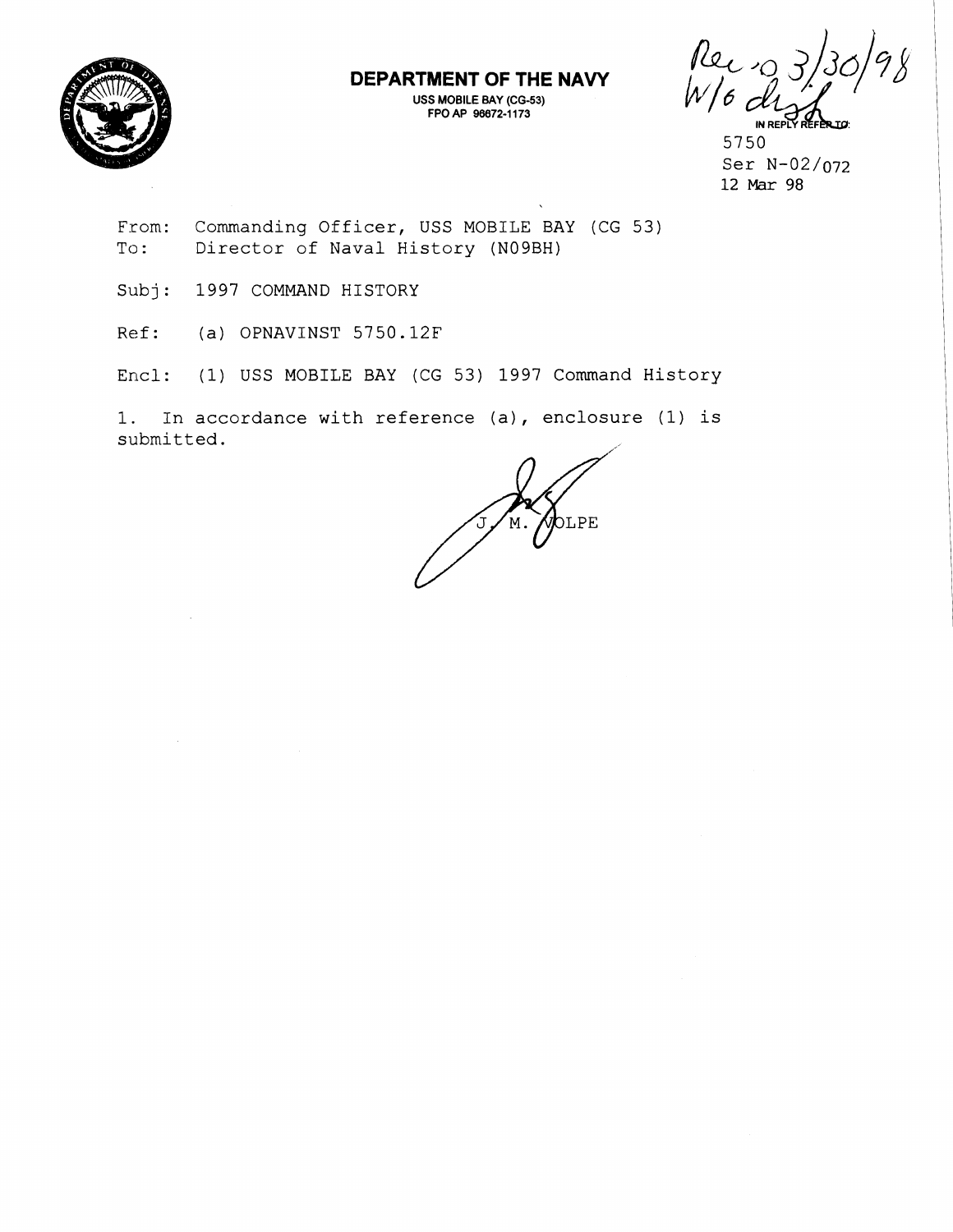## **COMMAND COMPOSITION AND ORGANIZATION**

USS MOBILE BAY (CG 53), commanded by CAPT Joseph M. Volpe, Jr., USN, is an asset of Battle Force Seventh Fleet, Forward Deployed Naval Force, Yokosuka, Japan. MOBILE BAY reports to immediate senior in command Commander, Carrier Group Five, RADM Charles W. Moore, Jr.

Our mission is to enhance regional stability, promote cooperative security and to deter aggression with capable, flexible and mobile U.S. Naval Forces, cooperating closely with U.S. military services and the forces of allied and friendly nations. Independently or as a part of a Joint, Combined or Multinational Force execute military and humanitarian operations as tasked by higher authority. If necessary, terminate hostilities on terms favorable to the United States and its Allies.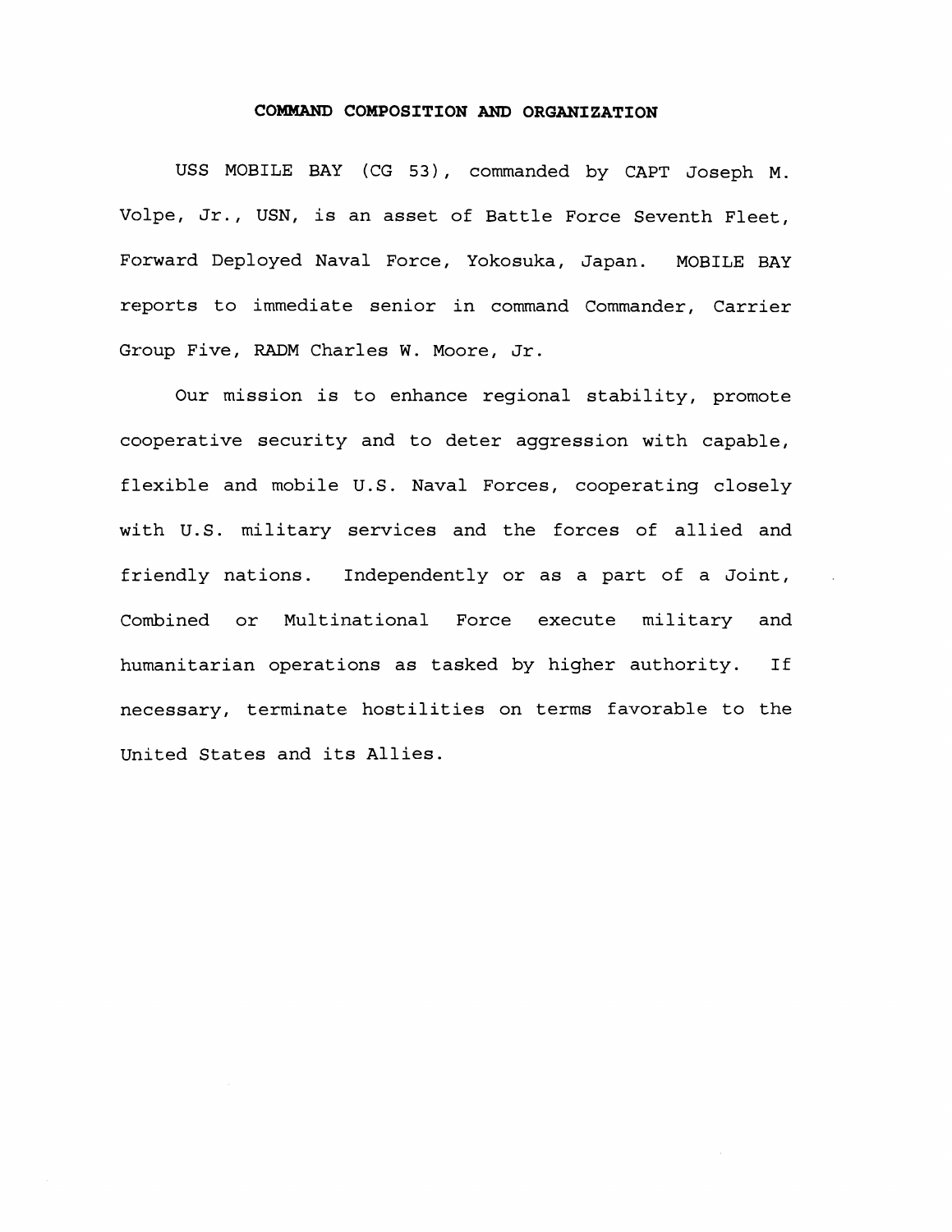## **USS NIOBILE BAY (CG 53) CY 97 HISTORICAL SCHEDULE**

| 24 JAN - 31 JAN | Escort CV 62                                  |
|-----------------|-----------------------------------------------|
| 15 FEB - 29 FEB | ASWEX97-2JA                                   |
| 18 FEB - 23 FEB | TSTA II                                       |
| 24 FEB - 26 FEB | Inport Steam GUAM                             |
| 27 FEB          | <b>ECERT</b>                                  |
| 01 MAR - 02 MAR | NSFS Farallon de Medellina, GUAM              |
| 14 MAR - 22 MAR | <b>TANDEM THRUST 97</b>                       |
| 26 MAR - 02 APR | Inport Sydney, AUSTRALIA                      |
| 02 APR - 10 APR | Enroute GUAM/LTT E-D                          |
| 11 APR - 20 APR | <b>GUAM TAV</b>                               |
| 20 APR - 25 APR | LTT E-D ECERT Preparations                    |
| 26 APR - 28 APR | <b>Inport Steam GUAM</b>                      |
| 29 APR - 26 MAY | Enroute HONG KONG, LTT E-D ECERT Preparations |
| 27 MAY - 29 MAY | <b>Inport HONG KONG</b>                       |
| 30 MAY - 02 JUN | Enroute OKINAWA                               |
| 02 JUN - 02 JUN | <b>BSP OKINAWA</b>                            |
| 03 JUN - 04 JUN | <b>Enroute SASEBO - ECERT</b>                 |
| 04 JUN - 06 JUN | <b>Inport SASEBO - ECERT</b>                  |
| 07 JUN - 10 JUN | Enroute YOKOSUKA                              |
| 10 JUN - 27 JUN | Inport YOKOSUKA/LMA                           |
| 28 JUN - 01 JUL | Enroute VLADIVOSTOK, RUSSIA                   |
| 01 JUL - 05 JUL | Inport Steam VLADIVOSTOK                      |
| 16 JUL - 17 JUL | <b>INSURV</b> Preparations                    |
| 20 JUL - 24 JUL | <b>INSURV</b>                                 |
| 28 JUL - 01 AUG | <b>CMTQT</b>                                  |
| 04 AUG - 07 AUG | TSTA III                                      |
| 11 AUG - 13 AUG | <b>CMTQ</b>                                   |
| 25 AUG - 25 AUG | <b>BSP OKINAWA</b>                            |
| 26 AUG - 27 AUG | <b>FEP</b>                                    |
| 28 AUG - 31 AUG | Upkeep YOKOSUKA                               |
| 01 SEP - 04 SEP | Enroute OTARU, JAPAN                          |
| 05 SEP - 08 SEP | <b>Inport Steam OTARU</b>                     |
| 09 SEP - 13 SEP | Escort CV 62                                  |
| 14 SEP - 16 SEP | ASWEX 97-6JA                                  |
| 17 SEP - 18 SEP | Escort CV 62                                  |
| 19 SEP - 22 SEP | Battle Group Operations OKINAWA OPAREA        |
| 23 SEP - 25 SEP | VALIANT BLITZ OKINAWA                         |
| 28 SEP - 13 OCT | <b>Inport YOKOSUKA</b>                        |
| 14 OCT - 16 OCT | Enroute PUSAN, KOREA                          |
| 17 OCT - 19 OCT | <b>Inport Steam PUSAN</b>                     |
| 210CT-23 OCT    | Escort CV 62                                  |
| 24 OCT - 04 NOV | <b>FOAL EAGLE 98</b>                          |
| 05 NOV - 12 NOV | ANNUALEX09G                                   |
| 06 NOV - 11 NOV | <b>COPE NORTH 98-1</b>                        |
| 15 NOV - 31 DEC | Upkeep YOKOSUKA                               |
|                 |                                               |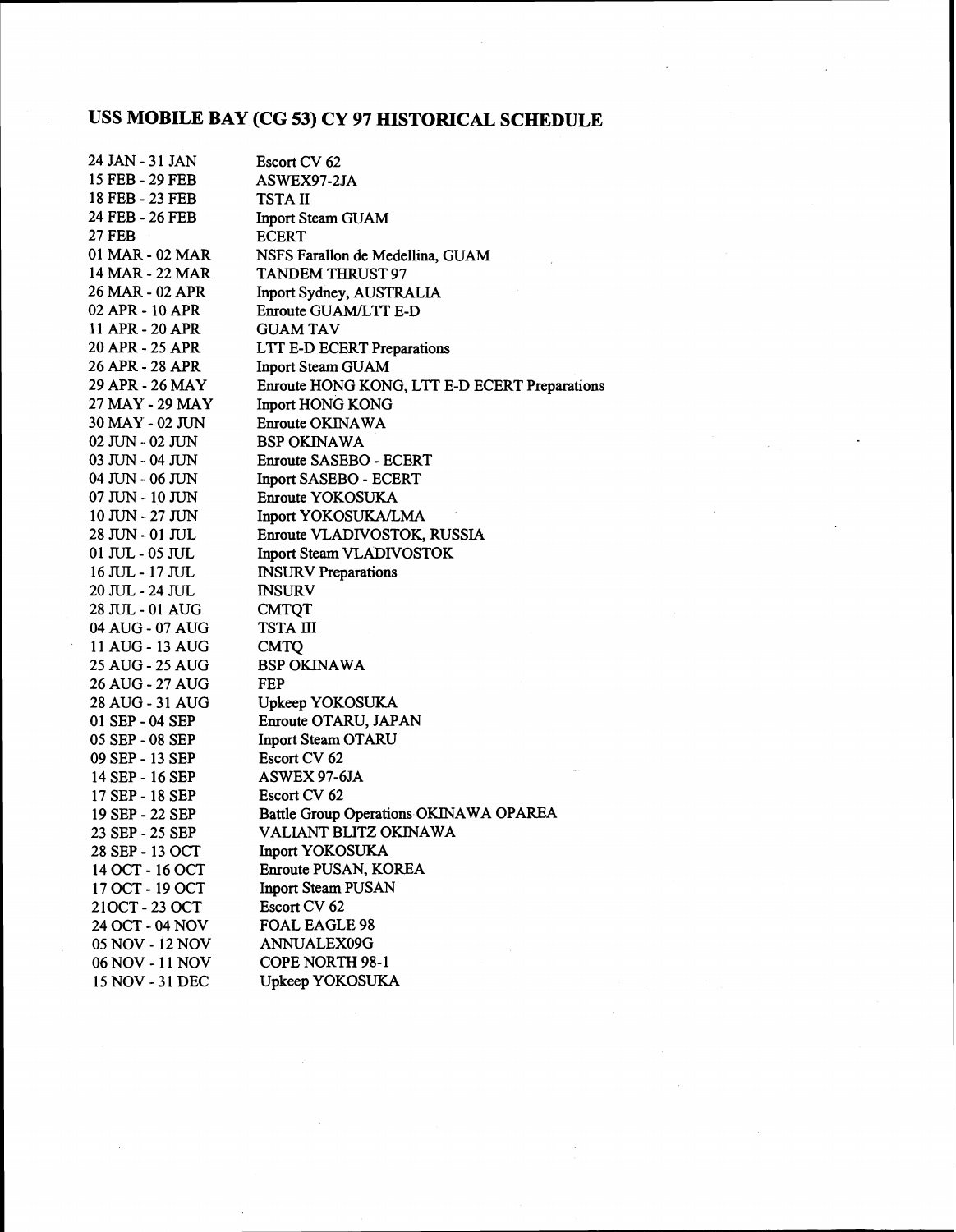## **HISTORICAL NARRATIVE 1997**

On 01 January 1997, MOBILE BAY was inport, enjoying a much needed holiday stand-down prior to work ups and the upcoming deployment. Many of the crew took leave, both in Yokosuka and back in the States. In January the Combat Systems Department completed a CSRR to help them groom all portions of the Combat System. When completed, the technicians found the least amount of discrepancies ever for MOBILE BAY.

MOBILE BAY was again underway with INDEPENDENCE on 24 January for carrier qualifications, allowing the crew to train and prepare for the deployment. After returning to Yokosuka on 31 January, the crew continued to put the final touches on deployment preparations and on 14 February, MOBILE BAY was underway on the deployment known affectionately as "Southern Swing".

Immediately upon getting underway, MOBILE BAY was involved in an ASW exercise with the Japanese Maritime Self Defense Force known as ASWEX 97-2JA. Upon completion of the ASW exercise, the ship conducted TSTA I1 with members of ATGWP observing, passing all portions and concluding the short underway with a brief stop in Guam to prepare for ECERT on the 26-27 February. When the INDEPENDENCE Battle Group pulled into Guam, it was the first time in over thirty years a Battle Group had been in Apra Harbor.

Though the ship made all the preparations possible, PEB came onboard on 26 February and found serious deficiencies that precluded a successful Engineering Certification. Nevertheless, MOBILE BAY got underway on 28 February for MISSILEX 97-2.

On 01 March, with USS CURTS and USS RODNEY M DAVIS in formation, MOBILE RAY successfully splashed a supersonic high altitude drone at 43nm. Though the exercise was an overall success, there were some tense moments. Initially, the drone fired at. MOBILE BAY by the F-4 failed motor startup and splashed immediately upon separation from the launch platform. But the drone that was intended for RODNEY M DAVIS was used and the exercise was completed successfully, skin-to-skin.

During a brief stop back in Guam after the missile shoot, The Honorable Robert A. Underwood, Congressman to the Territory of Guam, came onboard MOBILE BAY for a tour and to meet with some of the ship's crew from Guam. During his tour, Senator Underwood was escorted by Capt Volpe and was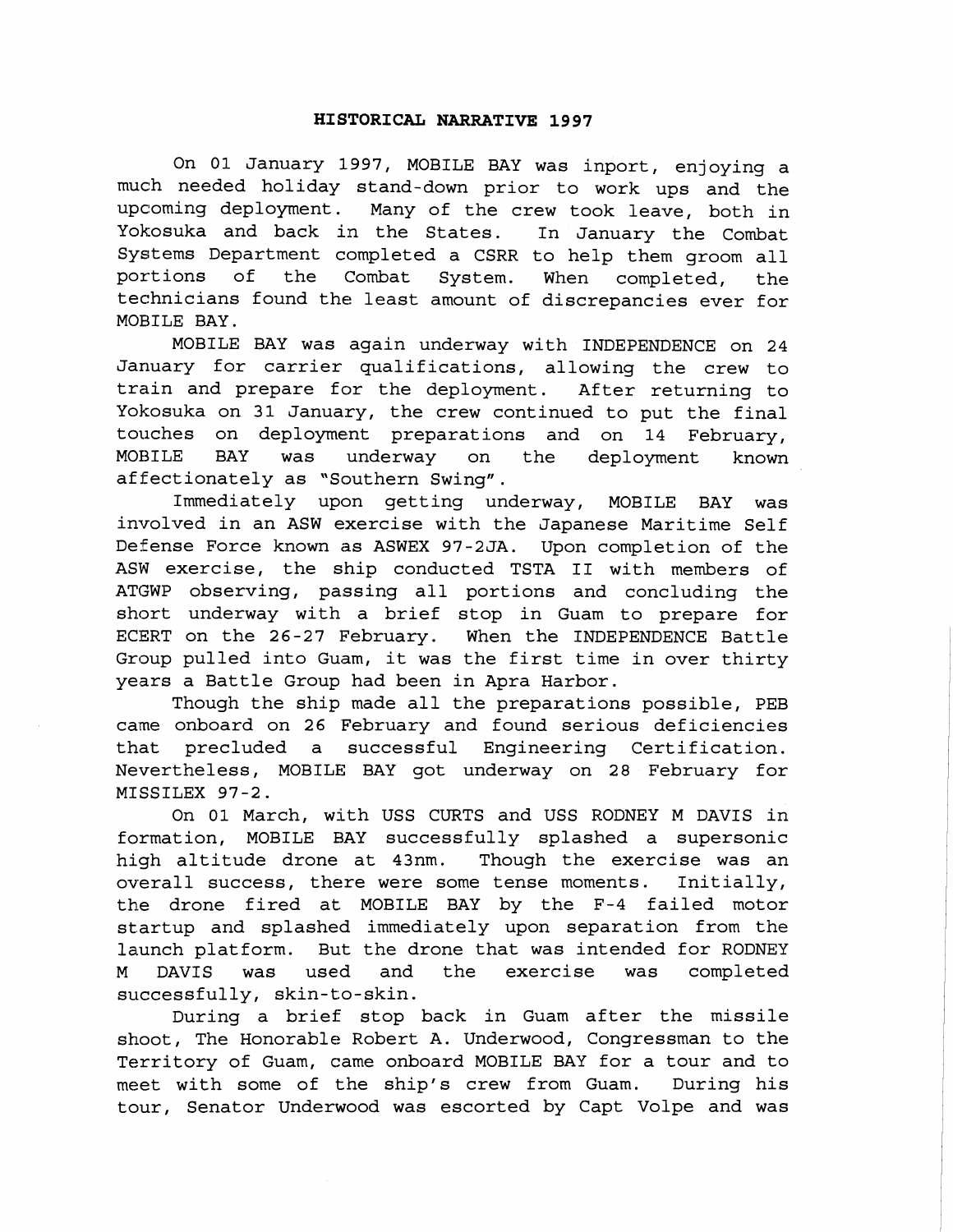briefed on many of the capabilities of the AEGIS Combat System. After the brief stop, the ship was again underway en route for the Great Barrier Reef and Exercise Tandem Thrust.

During the transit to Australia, the ship was delayed in the Coral Sea due to Cyclone Justin. After a delay of about 48 hours, on 10 March, the Battle Group completed their transit to the oparea and the exercise was kicked off at full speed.

During Tandem Thrust, MOBILE BAY was AW, responsible for the defense of the IBG and control of all of the Naval air assets airborne. MOBILE BAY performed superbly. During the numerous raids by Orange forces, the team in CIC performed admirably, never allowing the opposing forces to close within weapons release range of the battle group undetected or unopposed. On 24 March, the exercise was completed and MOBILE BAY commenced her transit toward Sydney Australia for some much needed rest and relaxation.

On 26 March, MOBILE BAY pulled into Sydney Harbor and moored at Garden Island Naval Facility right in the heart of downtown Sydney. During the inport period the crew was afforded 8 days of liberty in Sydney before getting back underway for Guam. Once underway again, the ship was focused on completing one thing, ECERT. During the 8-day transit back to Guam, MOBILE BAY conducted numerous engineering tasking evolutions and main space fire drills in preparation for another look by PEB.

Through the months of April and May, MOBILE BAY continued to flex the engineering department through multiple sets of drills and evolutions. By the end of May, MOBILE BAY was again ready to rejoin the Indy Battle Group and did so prior to Hong Kong. This port visit marked the last time a battle group would visit Hong Kong prior to the July 1<sup>st</sup> turnover back to China. Following Hong Kong, MOBILE BAY was en route Okinawa to embark PEB to complete ECERT .

In the crew's typical fashion, they performed superbly. PEB came onboard and made particular note of the level of training and proficiency of the entire crew to ensure that MOBILE BAY passed ECERT with flying colors, and she did. PEB debarked in Sasebo, and the crew was able to spend a few days of rest before finally returning to Yokosuka.

On June 10<sup>th</sup>, MOBILE BAY pulled into to Harbor Master Pier West and was greeted by many of the crew's family and friends. Almost immediately upon return to Yokosuka, the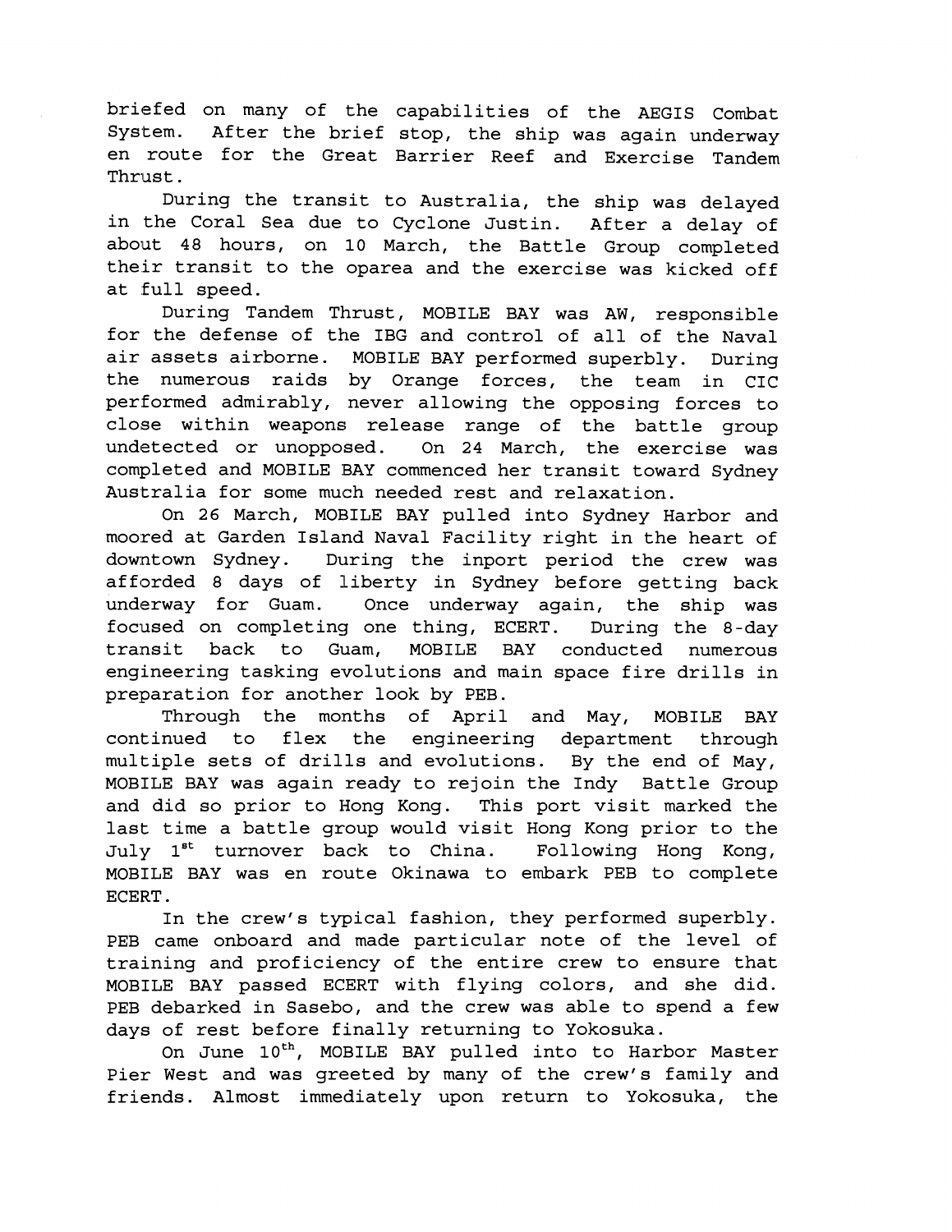Supply Department commenced their own major inspection, the Logistics Management Assessment (LMA). For the week of 16 June, the Supply Department showed their ability to procure parts, cook meals for the entire crew and provide for the daily needs of everyone onboard. By the end of the week Supply Department had earned its 5<sup>th</sup> consecutive "E" for supply excellence.

Just prior to MOBILE BAY'S return to Yokosuka, the crew was informed that they would be heading toward Vladivostok, Russia. MOBILE BAY would have RADM Charles W. Moore Jr., Commander Battle Force Seventh Fleet, embarked for the momentous trip. MOBILE BAY was inport Vladivostok to help celebrate the city's Founder's Day holiday on July 2<sup>nd</sup>, in commemoration of the founding of the city on the site of a sleepy fishing village in 1846 and our Independence Day on the fourth.

The MOBILE BAY arrived early in the morning on the first of July in very foggy and damp conditions, only to be greeted by the warm smiles and friendly people of Vladivostok. Many of the crew took part in tours of the city and events to commemorate Founder's Day and our own Independence Day. On the  $2^{nd}$  and  $3^{rd}$ , MOBILE BAY was open for general visiting and even with rain on the  $3^{rd}$ , over 2500 visitors came aboard for tours.

Some of MOBILE BAY'S crew toured the Makarov Academy, the Russian equivalent of the U.S. Naval Academy, and also took part in basketball and volleyball games with students of the Academy. Other crewmembers were given the rare opportunity to tour an Udaloy class destroyer, the MARSHAL SHAPOSHNIKOV, MOBILE BAY's host ship for the visit. While aboard MARSHAL SHAPOSHNIKOV, U.S. sailors gained an insight as to how the Russian sailors live and work. The next day, MOBILE BAY hosted some of the MARSHAL SHAPOSHNIKOV sailors for an American style "steel beach" picnic, on the flight deck.

The highlight of the port visit was a 4<sup>th</sup> of July reception on MOBILE BAY's flight deck, hosted by RADM Moore and the Honorable Jane Miller Floyd, US Consul General. The reception dinner prepared by MOBILE BAY's Mess Specialist's and Food Service Attendant's was a huge success. With over 250 people on the flight deck toasting the occasion, and musical entertainment provided by the Seventh Fleet band, the quests enjoyed an event they won't soon forget.

Upon returning to Yokosuka on the 9<sup>th</sup> of July, MOBILE BAY had less than two weeks to be fully prepared for the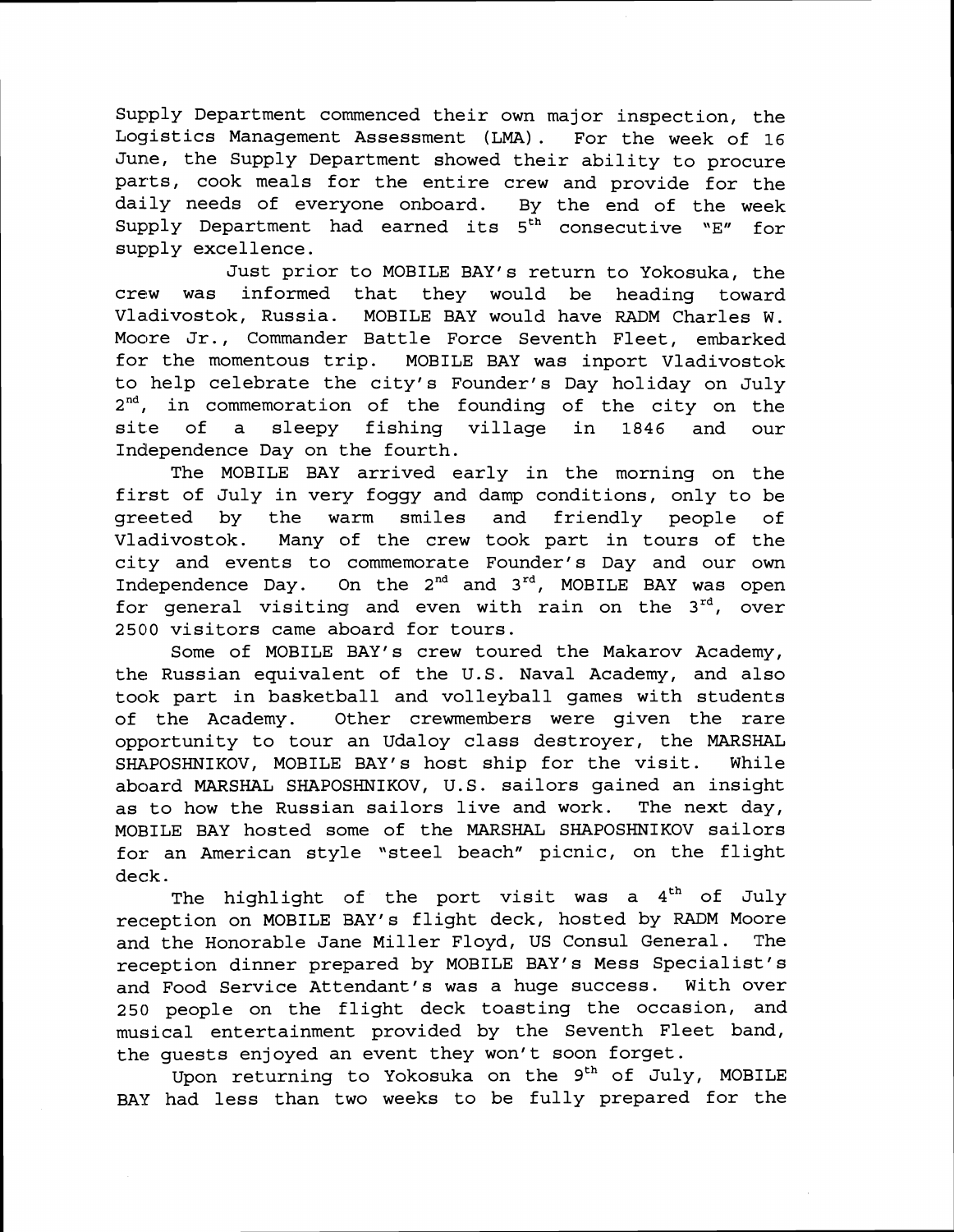arrival of the Board of Inspection and Survey (INSURV) on the  $21^{st}$  of July. INSURV is the most comprehensive inspection any ship in the Navy is subject to and yet again, the crew of MOBILE BAY rose to the challenge. The entire crew was flexed, cleaning spaces, repairing and documenting equipment, and displaying operational use of every facet of the ship. By the end of the week, the INSURV inspection team was to remark that the Combat System was the best they had seen to date. MOBILE BAY had yet again defeated the odds and successfully completed another major inspection with little to no formal preparation.

The first three weeks of August were particularly trying for the Combat System department. No sooner had MOBILE BAY finished INSURV, than TSTA I11 came around the corner. Again the entire crew was flexed in the areas of Damage Control and Combat Systems utilization and Integrated Training Scenarios. Again, MOBILE BAY came through with flying colors and was ready to continue on toward the final stage in the training cycle, Final Evaluation Problem (FEP). Once back in Yokosuka, the Combat Systems department was preparing for the upcoming Cruise Missile Tactical Qualification, signifying MOBILE BAY'S ability to properly plan and employ her Tomahawk and Harpoon cruise missiles. For the week prior to TSTA I11 and for two days afterward, the Strike Team rehearsed and exercised to ensure their ability to complete this important milestone for the ship. On the 13<sup>th</sup> of August, the Strike Team was evaluated as Satisfactory in all areas and MOBILE BAY's certification to employ her cruise missiles was again validated.

On the 22<sup>nd</sup> of August, MOBILE BAY was underway for a short run down to Okinawa to pick up the ATG riders to conduct the Final Evaluation Problem and complete the Training Cycle. On the 26<sup>th</sup>, MOBILE BAY was underway from White Beach and by the  $28<sup>th</sup>$ , with the intention to complete FEP. After only two days, the ATG had seen enough and MOBILE BAY was assessed as completing the FEP. The training cycle was over and MOBILE BAY pulled in early on the morning of the  $28^{th}$ .

No sooner had MOBILE BAY pulled into port, and she was underway again - this time in company with USS INDEPENDENCE for a Goodwill Port visit to the port city of Otaru on the island of Hokkaido, the northern most of the Japanese main islands. During the visit from 5-9 September, the Officers and Sailors of MOBILE BAY were able to visit the beautiful countryside surrounding Otaru. Sailors were also able to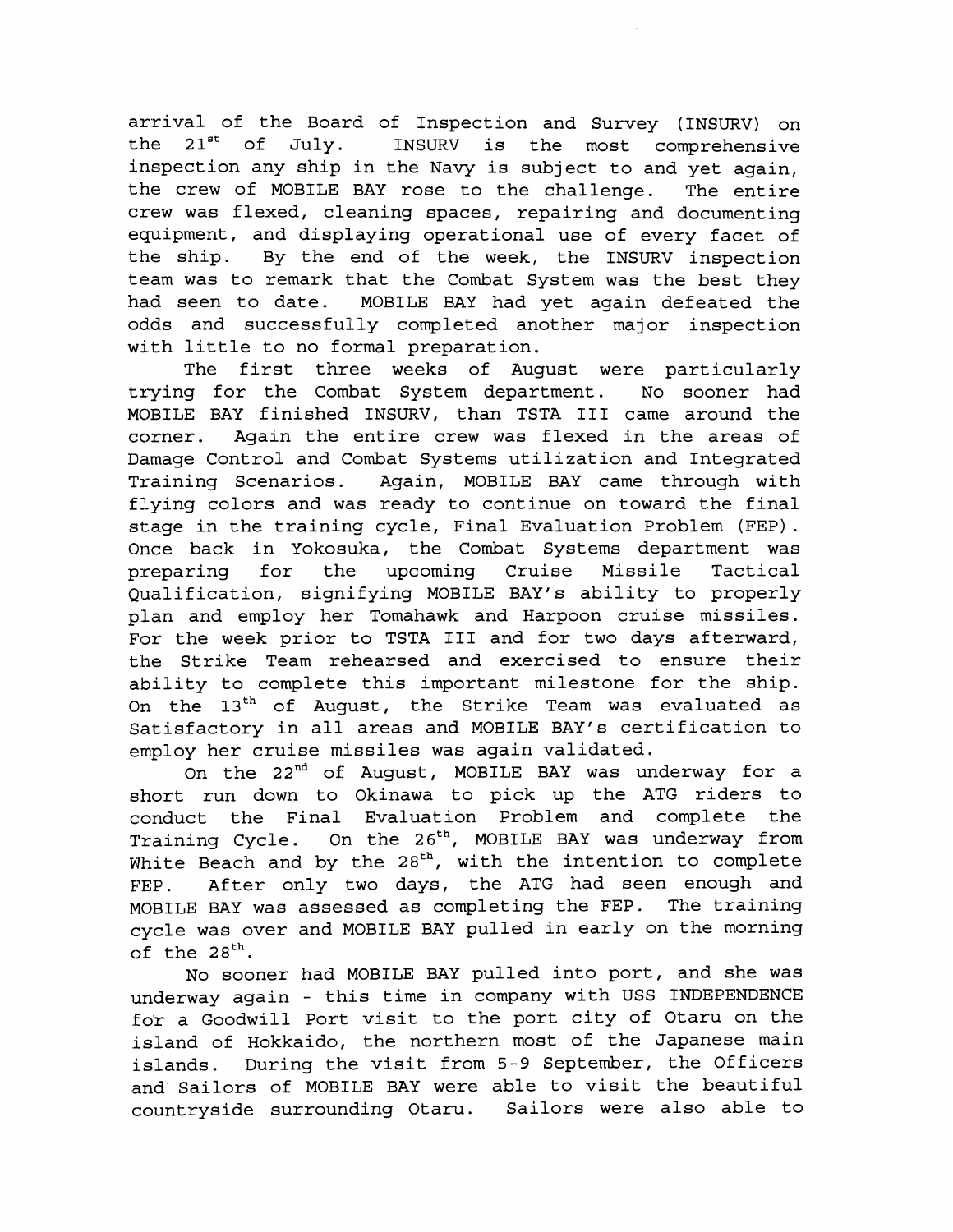visit the bustling city of Sapporo, fifth largest city in Japan and the site of the 1972 Winter Olympics and the annual Snow Festival. Many of the crew that visited Sapporo enjoyed the city's rich history, striking natural beauty, and abundance of attractions.

On the  $6^{th}$  and  $7^{th}$ , MOBILE BAY was open to general visiting for the people of Otaru, during which time she hosted over 7000 people onboard for tours of the topside spaces, the pilothouse, helicopter hanger, and the embarked helicopters of HSL-49 from San Diego.

By the 9<sup>th</sup>, MOBILE BAY was on her way to the waters off Tokyo for ASWEX 97-6JA, a bilateral exercise with the Japanese Maritime Self Defense Force stressing the ship's Anti-submarine Warfare capabilities. By the  $17<sup>th</sup>$ , she was done with ASWEX, but had to transit to the Okinawa operating area for Exercise Valiant Blitz, an exercise that pitted the INDEPENDENCE Battle Group against the NIMITZ Battle Group, who was transiting the Pacific on her way to the Arabian Gulf. The exercise was designed to have each CVBG attempt to locate and target the other. Needless to say, INDY Battle Group was more than the NIMITZ Battle Group could handle.

By the 26<sup>th</sup>, MOBILE BAY was back inport Yokosuka for two weeks of much needed R&R. During the two weeks off, the crew spent a lot of time fixing necessary equipment and spending quality time with family and friends. On October 11<sup>th</sup>, MOBILE BAY made a strong showing at the 222<sup>nd</sup> Navy<br>Birthday Ball. With over 80 members of the MOBILE BAY With over 80 members of the MOBILE BAY family in attendance, EXCALIBUR left her mark on the evening.

On the  $14<sup>th</sup>$  of October, MOBILE BAY was underway, yet again, for Pusan, South Korea, in company with USS INDEPENDENCE as AW, the Air Warfare coordinator for the Battle Group. Inport Pusan on the  $18<sup>th</sup>$ , the crew was exposed to some of the best shopping available in the Far East. By the time MOBILE BAY got underway on the  $21^{st}$ , the crew had bought piles of leather jackets, mink blankets, stuffed animals, and other sporting goods in preparation for the upcoming Holiday season.

Following the highly successful port visit in Pusan, MOBILE BAY participated in FOAL EAGLE (FE 97), an annual rear area field training exercise, from October 27 to November 6. FE 97 was the 36<sup>th</sup> in a series of this regularly scheduled, routine training exercise. The exercise was held at a variety of locations throughout the